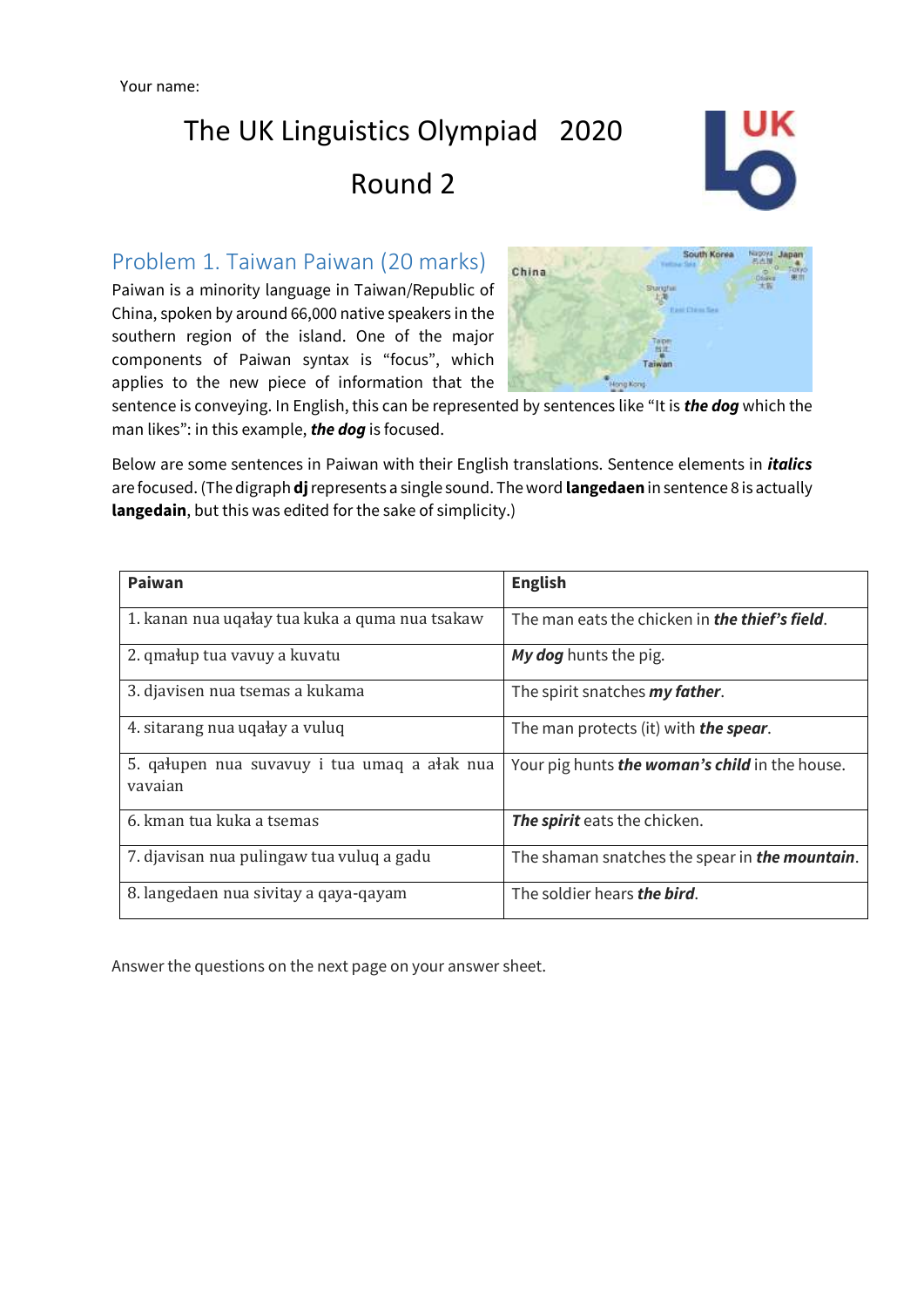

**Q1.1.** How would you say these sentences in Paiwan?

- 9. The man protects the field with *the dog*.
- 10. Your shaman hunts my bird in *the spirit's mountain*.
- 11. *The woman* snatches the pig.

Now look at the following question-answer dialogues. The first answer has been translated for you.

| Question                                 | Answer                                                                                |  |  |
|------------------------------------------|---------------------------------------------------------------------------------------|--|--|
| 12. inu a tmarang a tsakaw?              | tsakaw<br>tmarang<br>a<br>tua<br>quma<br>The thief who protects (it) is in the field. |  |  |
| 13. anema a sigałup nua sukama tua vatu? | siqałup nua kukama tua vatu a kuvuluq                                                 |  |  |
| 14. anema a sudjavisen?                  | kudjavisen a qaya-qayam nua vavaian                                                   |  |  |
| 15. inu a kanan nua ugałay?              | kanan nua ugałay a gadu                                                               |  |  |

**Q1.2.** Based on these examples, translate the following responses into English, underlining focused elements, and saying what questions (in Paiwan) could have prompted them.

- 16. susitarang tua qaya-qayam nua pulingaw a tsemas
- 17. kanen nua uqaɬay a vavuy i tua gadu
- 18. kuqaɬupan tua suvatu a kuquma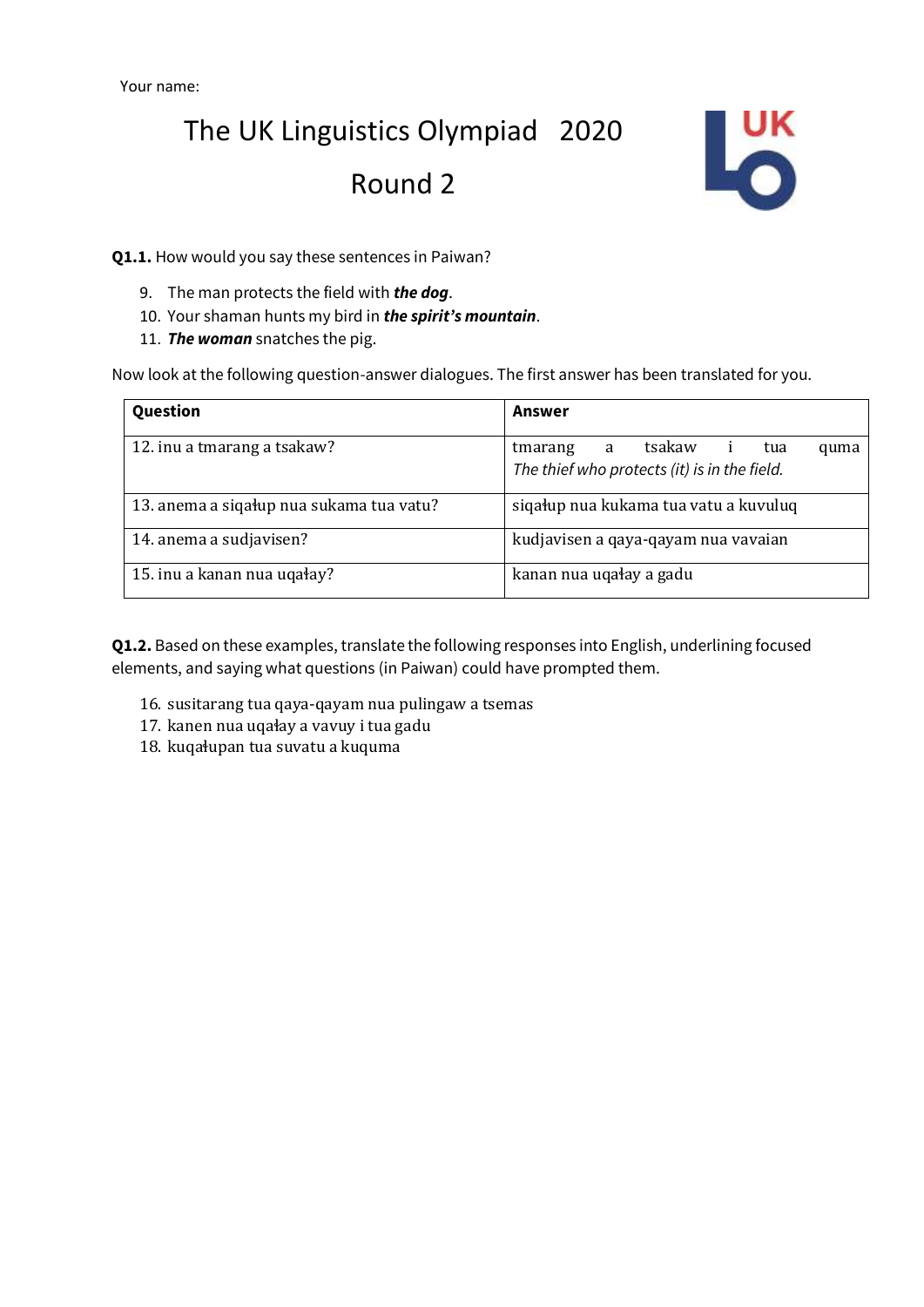

## Solution and marking.

#### Scoring: (max 37)

- #9-11: 1 point for each correct element (separated by +) (max 11) o order of phrases does not matter, order within phrases DOES matter
- #16-18: (max 26)
	- o 1 point for each correct English sentence element (max 12)
	- $\circ$  1 point for each correct highlighting (max 3)
	- o 1 point for each correct Paiwan sentence element (max 11)
	- o insist on complete correctness within each element, e.g. no extra incorrect words (e.g. *who are* …) and correct function (e.g. re subject/object)
	- o accept minor errors unrelated to the data, e.g. *on* for *in,* or *protects* for *protect, a~the, is eating* for *eats*
	- o No marks for focus if more than one element is underlined
	- o Credit underlined elements even if the element itself is wrong (e.g. has the wrong function).

| 9  | Paiwan  | sitarang + nua uqałay + tua quma + a vatu $(4)$                        |
|----|---------|------------------------------------------------------------------------|
| 10 | Paiwan  | qatupan + nua supulingaw + tua kuqaya-qayam + a gadu nua tsemas (4)    |
| 11 | Paiwan  | $d$ jmavis + tua vavuy + a vavaian (3)                                 |
| 16 | English | You + protect + the shaman's bird + with <b>the spirit</b> . $(4+1=5)$ |
|    | Paiwan  | anema + a kusitarang + tua qaya-qayam + nua pulingaw? (4)              |
|    |         | OR anema + a kusitarang + nua pulingaw + tua qaya-qayam?               |
| 17 | English | The man + eats + <b>the pig</b> + in the mountain. $(4+1=5)$           |
|    | Paiwan  | anema + a kanen + nua uqałay + i tua gadu? $(4)$                       |
|    |         | OR anema + a kanen + i tua gadu + nua ugałay?                          |
| 18 | English | I + hunt + your dog + in $my$ field. $(4+1=5)$                         |
|    | Paiwan  | $inu + a$ sugatupan + tua kuvatu? (3)                                  |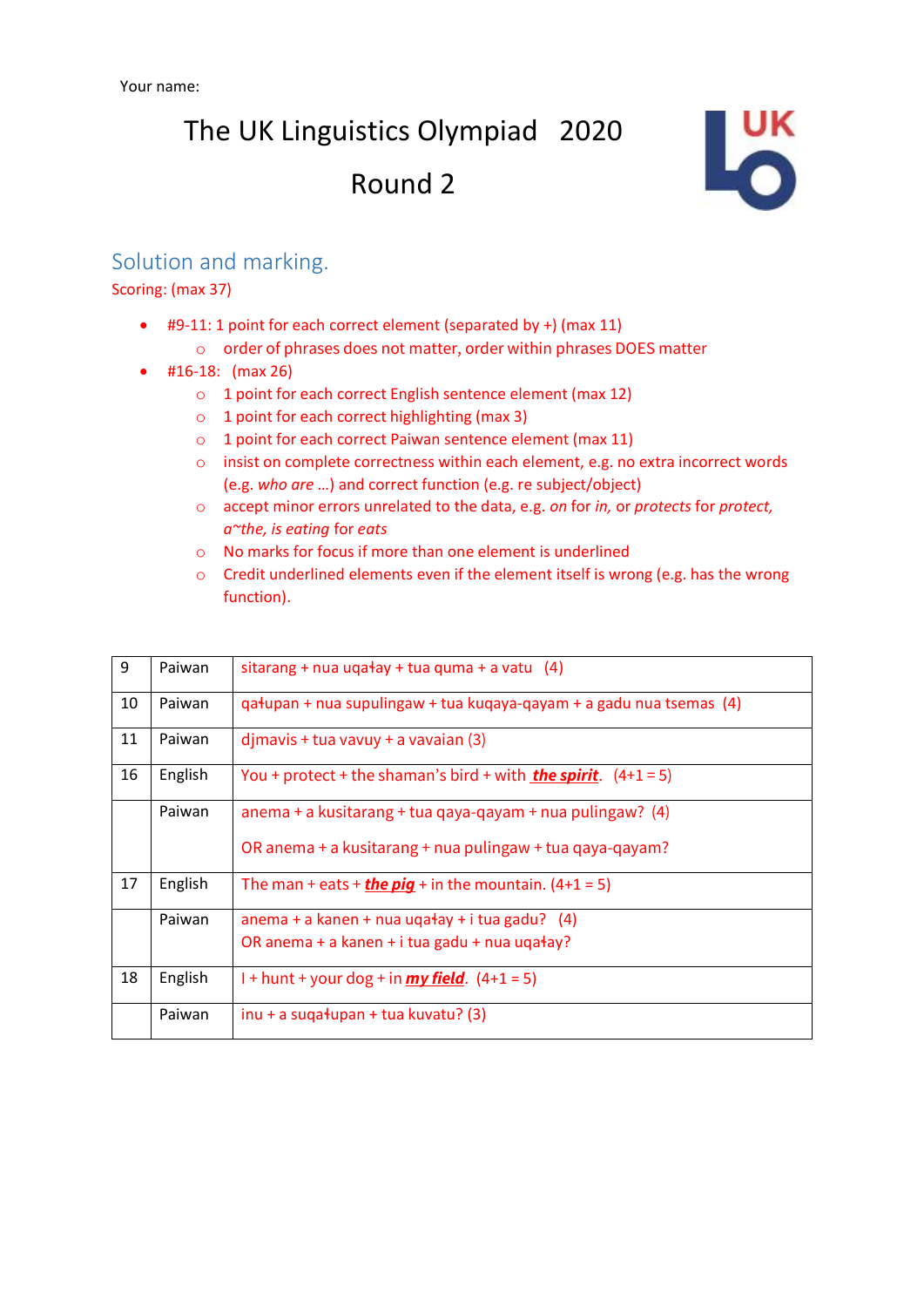Your name:

The UK Linguistics Olympiad 2020

Round 2